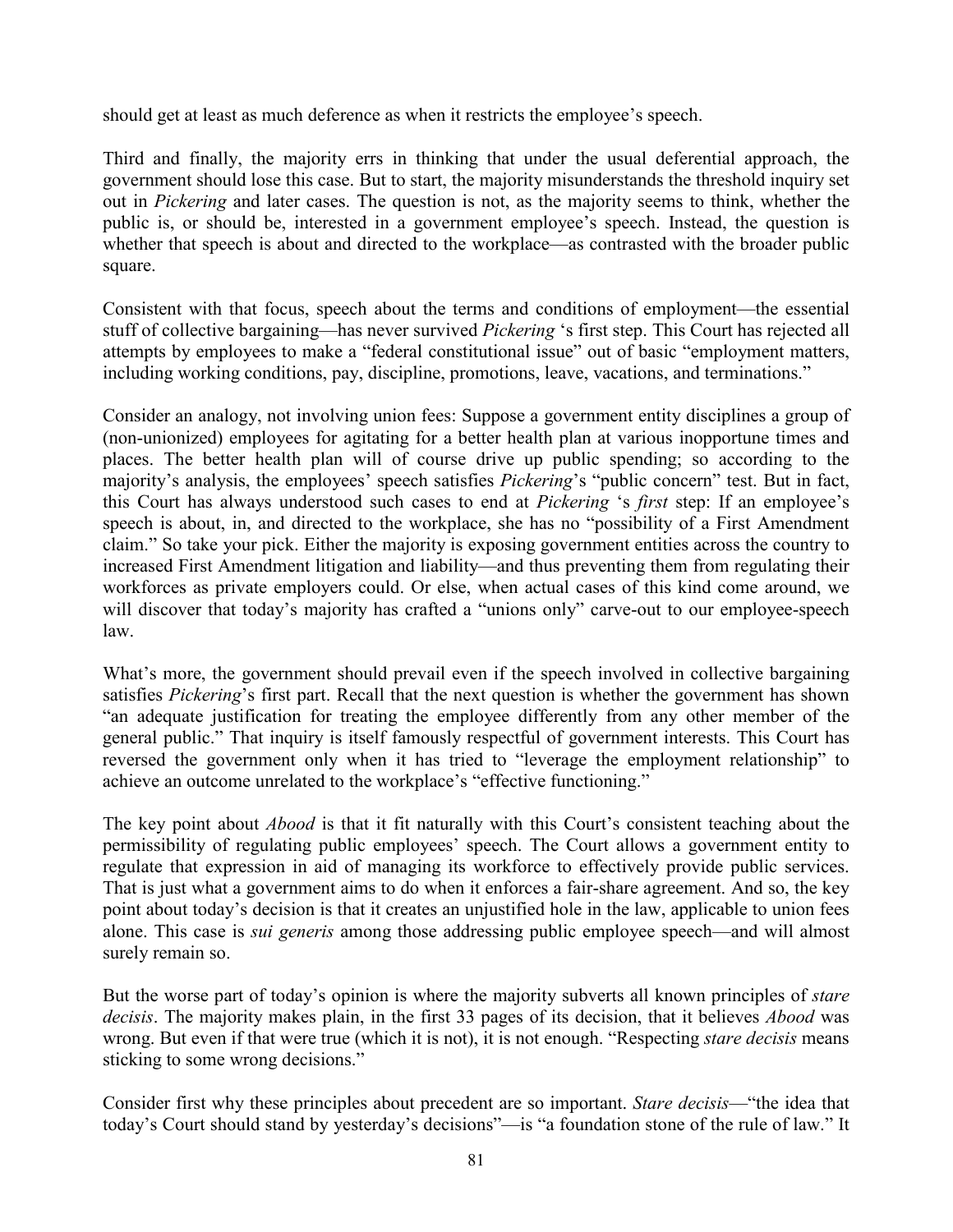"promotes the evenhanded, predictable, and consistent development" of legal doctrine. It fosters respect for and reliance on judicial decisions. And it "contributes to the actual and perceived integrity of the judicial process," by ensuring that decisions are "founded in the law rather than in the proclivities of individuals."

And *Abood* is not just any precedent: It is embedded in the law (not to mention, as I'll later address, in the world) in a way not many decisions are. Over four decades, this Court has cited *Abood* favorably many times, and has affirmed and applied its central distinction between the costs of collective bargaining (which the government can charge to all employees) and those of political activities (which it cannot).

Ignoring our repeated validation of *Abood,* the majority claims it has become "an outlier among our First Amendment cases." That claim fails most spectacularly for reasons already discussed: *Abood*  coheres with the *Pickering* approach to reviewing regulation of public employees' speech. So all that the majority has left is *Knox* and *Harris*. Dicta in those recent decisions indeed began the assault on *Abood* that has culminated today. But neither actually addressed the extent to which a public employer may regulate its own employees' speech. Relying on them is bootstrapping—and mocking *stare decisis*. Don't like a decision? Just throw some gratuitous criticisms into a couple of opinions and a few years later point to them as "special justifications."

The majority is likewise wrong to invoke "workability" as a reason for overruling *Abood*. Does *Abood* require drawing a line? Yes, between a union's collective-bargaining activities and its political activities. Is that line perfectly and pristinely "precis[e]," as the majority demands? Well, not quite that—but as exercises of constitutional linedrawing go, *Abood* stands well above average. In the 40 years since *Abood,* this Court has had to resolve only a handful of cases raising questions about the distinction.

And in any event, one *stare decisis* factor—reliance—dominates all others here and demands keeping *Abood*. *Stare decisis,* this Court has held, "has added force when the legislature, in the public sphere, and citizens, in the private realm, have acted in reliance on a previous decision."

Over 20 States have by now enacted statutes authorizing fair-share provisions. To be precise, 22 States, the District of Columbia, and Puerto Rico—plus another two States for police and firefighter unions. Many of those States have multiple statutory provisions, with variations for different categories of public employees. Every one of them will now need to come up with new ways elaborated in new statutes—to structure relations between government employers and their workers.

Still more, thousands of current contracts covering millions of workers provide for agency fees. Usually, this Court recognizes that "[c]onsiderations in favor of *stare decisis* are at their acme in cases involving property and contract rights." Not today. The majority undoes bargains reached all over the country.<sup>[14](#page-83-0)</sup>

The majority, though, offers another reason for not worrying about reliance: The parties, it says, "have been on notice for years regarding this Court's misgivings about *Abood.*" Here, the majority

 $\overline{a}$ 

<span id="page-83-0"></span><sup>&</sup>lt;sup>14</sup> [fn. 5] Indeed, some agency-fee provisions, if canceled, could bring down entire contracts because they lack severability clauses.